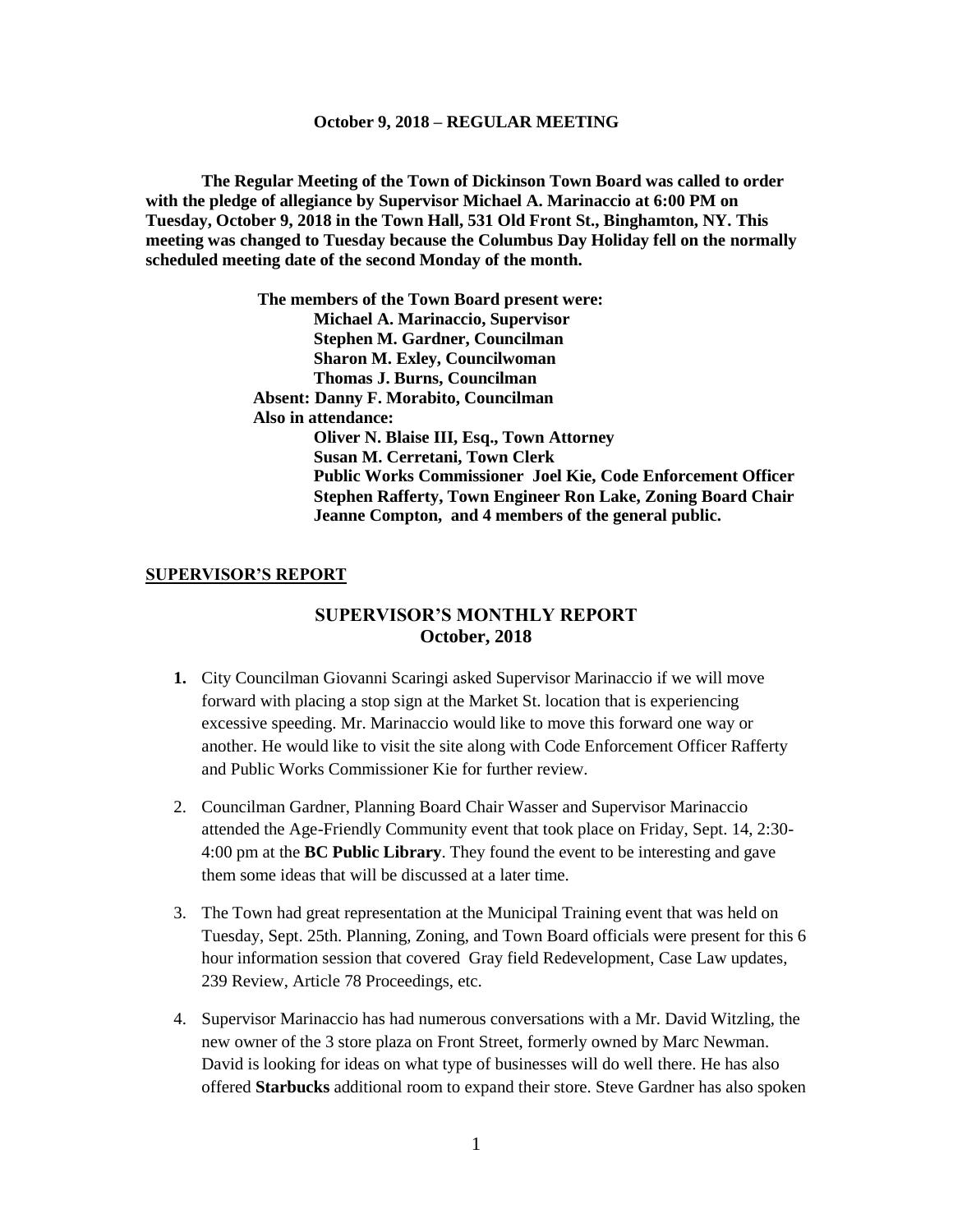#### **SUPERVISOR'S REPORT CONTINUED:**

to him. The Supervisor has contacted **The Agency** and the **Chamber of Commerce** to get any feedback from them.

- 5. Supervisor Marinaccio received some answers from the County Executive's office regarding the budget address that took place at the town hall last week: Funding for the new communication towers are being proposed to the state senate and assembly and are under consideration. Prosecuting Welfare Fraud………working in conjunction with the DA and DSS. Attracting new airlines: Airport Commissioner, Chamber of Commerce attending quarterly/seasonal air conferences pitching air service at BGM.
- 6. Public Works Commissioner Kie and Supervisor Marinaccio met with Tami Carle at the Town of Chenango to discuss how they operate their civic center. Additional information to be shared at a later time.
- 7. Another reminder that the **Annual Labor & Employment Law Update** conducted by **Coughlin & Gerhart** will take place at the Doubletree on Oct. 17. Registration and breakfast starts at 7:30 am. Program starts at 8:30 am to 12:30 pm. Administrative Assistant Wike and Supervisor Marinaccio have signed up to attend.
- 8. Supervisor Marinaccio reviewed the charges on the Town Credit Cards account and found no issues.
- 9. Supervisor Marinaccio reviewed the **NY State Comptrollers** report for the financial status of the Town of Dickinson. We are listed as No Financial stress in all categories.
- 10. Public Works Commissioner Kie and Supervisor Marinaccio met with **Emergency Services Director** Mike Ponticielo regarding the replacement of the existing tower located in the Ely Park Golf Course with a 190' tower. Mr. Ponticielo has also met with Mayor David in discussions on location, height, etc. A Public Hearing will take place at the County Library on Wednesday, Oct. 10 starting around 5:30 pm. Mr. Marinaccio talked to Former Town of Dickinson Highway Superintendent Don Kumpon who lives in the general area of the new tower and he plans on attending along with other residents. Mr. Kumpon stated that he has no problem with the new tower.
- 11. Mr. Marinaccio was recently interviewed by the **US Department of Labor** regarding Employer Perspectives on Employment of People with Disabilities. The interview took about 30 minutes.
- **12.** We will not be having students visit the Town Hall on **Mentoring Day** due to not enough of them signing up for this site. Administrative Assistant Wike and Supervisor Marinaccio will be attending the Mentoring Day Breakfast at **BOCES** the morning of Oct. 24.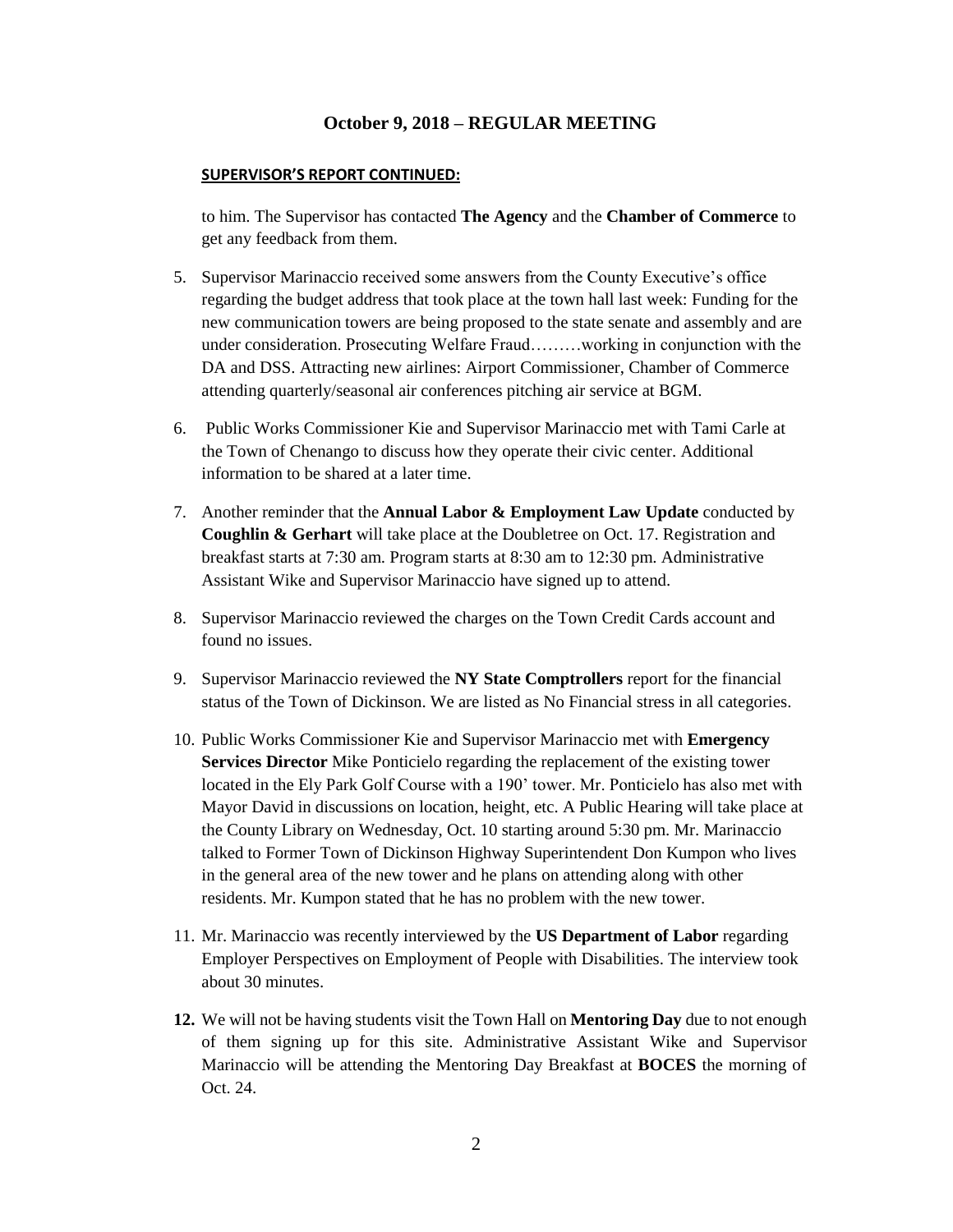### **SUPERVISOR'S REPORT CONTINUED:**

**13.** We recently found out that the Sheriff's Department, through application with NYSDOT will be installing an electronic directional sign on Van Winkle Drive for the purpose of showing appropriate lanes to the campus and to the BC Safety Complex.

### **Code Violations Report**:

- 1. 1 Miriam St., tall weeds & grass
- 2. 29 Pulaski, various construction debris scattered around yard
- 3. 51 Pulaski St., tall weeds and grass
- 4. 58 Pulaski St., tall weeds & grass
- 5. 21 Hickory Rd., grass clippings discharged onto the street
- 6. 9 Taft Ave., couch at curb, not picked up
- 7. Appearance Ticket issued to property owners of 45 Pulaski on various code violations. Owners have not been located yet.
- 8. 41 Pulaski Street, home renovations, no permit application made. Stop work order issued.
- 9. 33 Pulaski, porch in need of repairs, missing stairs, rotten or nonexistent supports for the porch, no foundation for the supports, tall weeds and grass

#### **Dog Control Reports**

The September Report indicates 8 calls/investigations took place between the village and the town. Strays, dogs running loose, dog chasing woman, dog hit by car, injured dog on Glenwood Rd.

#### **NYSEG Warning Letter:**

No warning letters issued to property owners by **NYSEG** this month

#### **Next Meeting**

Our next Board meeting work session will be on Monday, November 5 at 5:30 pm.

#### **PUBLIC COMMENTS**

None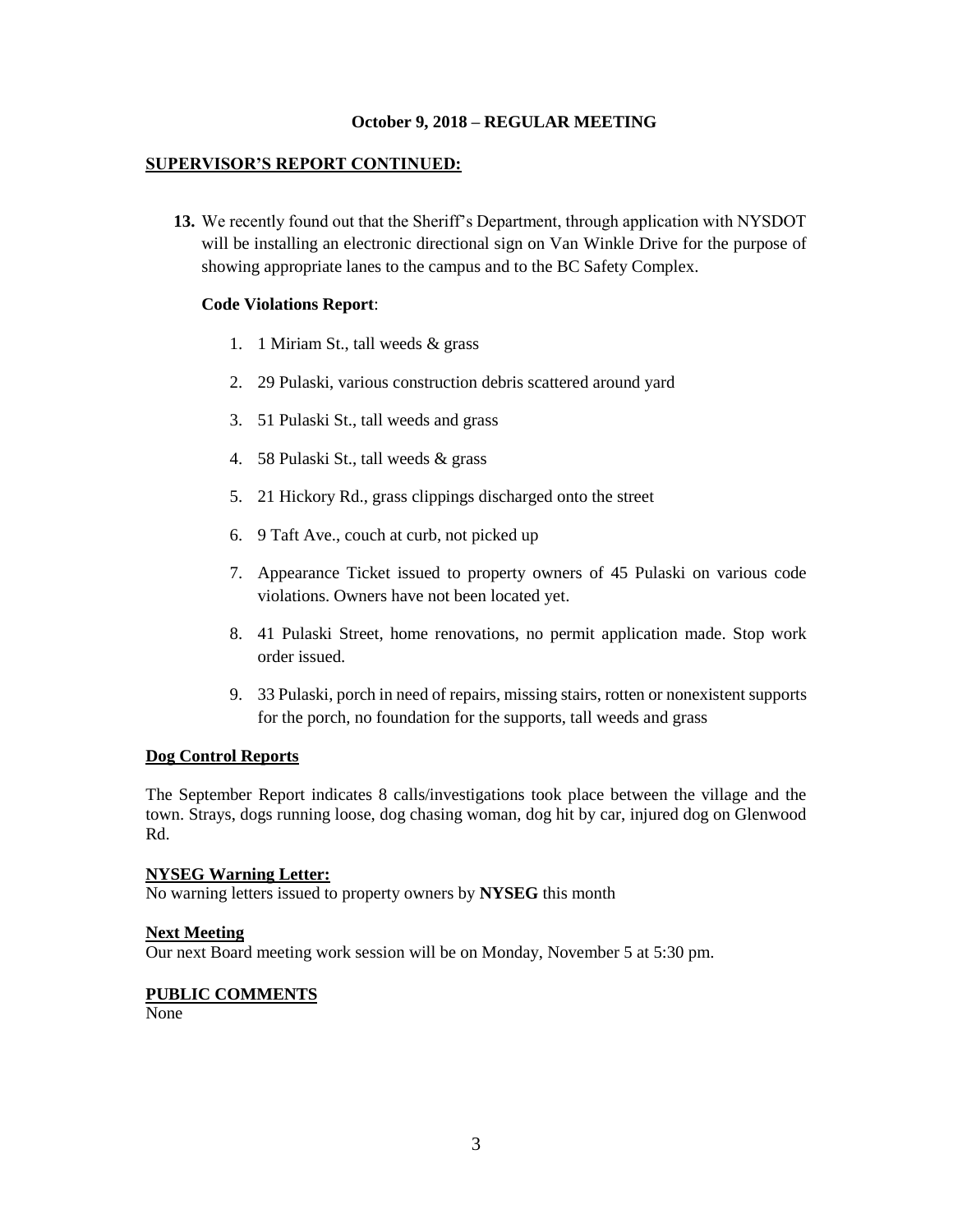### **COMMITTEE REPORTS**

### **PUBLIC WORKS**

- o Mr. Gardner reported that most of the equipment is in good shape and ready for the winter. The plows are ready.
- o Councilman Gardner reported that the 2 vacuum machines are ready for leaf pickup.

#### **FINANCE**

### o **SUPERVISOR MONTHLY REPORT**

Councilman Burns made a motion to accept the **August, 2018 Supervisor monthly report** seconded by Councilman Gardner. All in favor.

### o **TOWN CLERK MONTHLY FINANCIAL REPORT**

Councilman Burns made a motion to accept the **September 2018 Monthly Financial Report** for the **Town Clerk** in the amount of **\$1,056.23** seconded by Councilman Gardner. All in favor.

### o **TOWN COURT MONTHLY FINANCIAL REPORT**

Councilwoman Exley made a motion to accept the Financial Report for the **Town of Dickinson Court** for the month of August, 2018 in the amount of **\$51,033**. On a motion of Councilman Gardner and seconded by Councilman Burns. All in favor. Town portion: \$9,283.50 State portion: \$40,955 County portion: \$758.50

### o **ABSTRACTS FOR APPROVAL**

On Motion from Councilman Gardner, seconded by Councilman Burns to approve **abstract # 10**, dated **October 9, 2018** in the amount of **\$ 119,105.41.** Vote Ayes- 4, Nays-0, Absent-1.

> Supervisor Marinaccio voting Aye Councilman Gardner voting Aye Councilwoman Exley voting Aye Councilman Morabito Absent Councilman Burns Aye

Unanimously passed and noted as duly adopted.

### **Abstract Summary of Audited Vouchers for Funds respectively in the amount(s) of \$119,105.41.**

#### **Voucher #10 for October 9, 2018 in the amount of \$119,105.41:**

| \$58,334.46 |
|-------------|
| \$66.00     |
| \$48,919.39 |
| \$0.00      |
|             |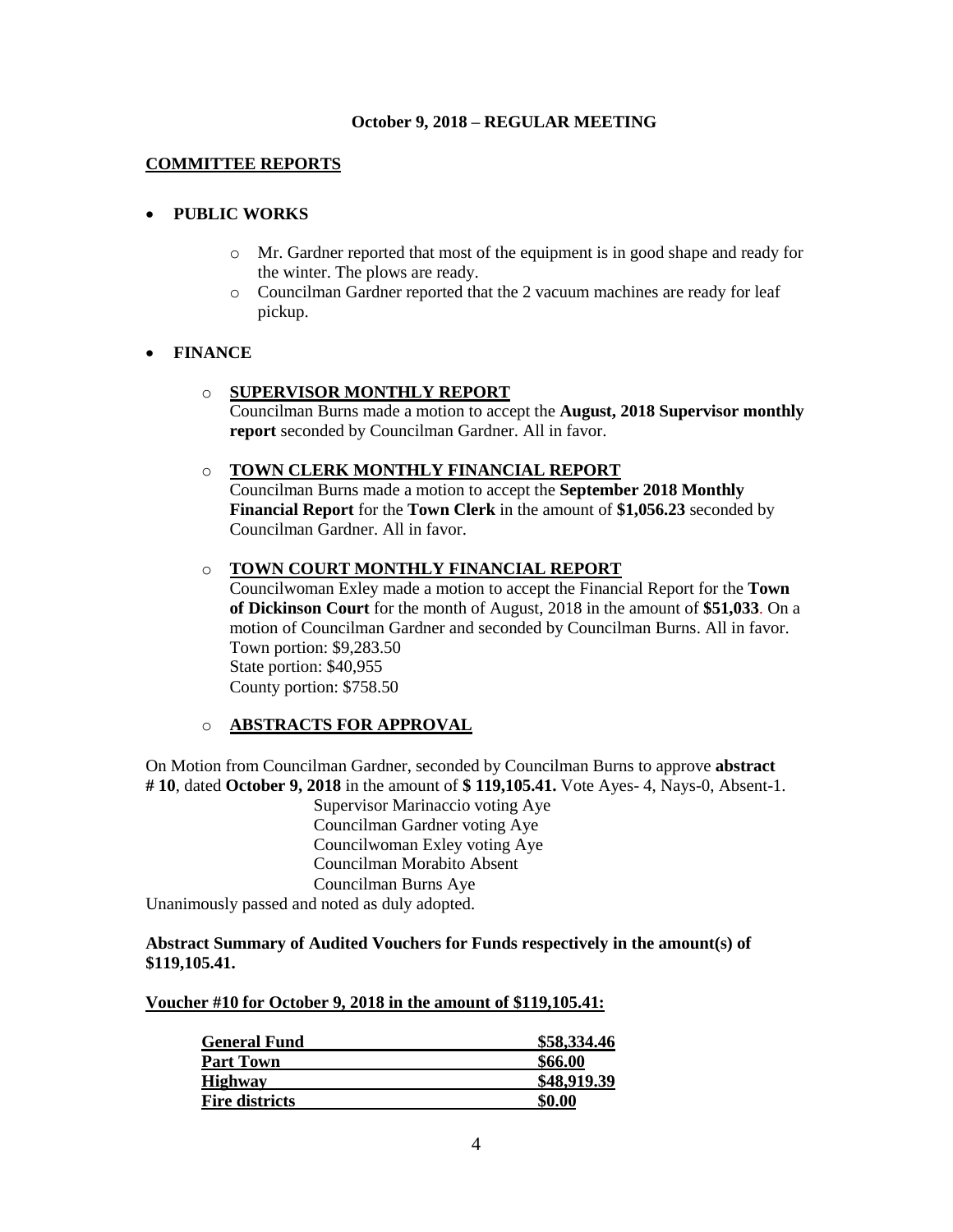| <b>Light Districts</b>       | \$3,790.37 |
|------------------------------|------------|
| <b>Sewer Operating Dist.</b> | \$2,911.36 |
| <b>Water Operating Dist.</b> | \$5,083.83 |

#### **PLANNING BOARD**

Next Planning Board meeting scheduled for mid-November.

### **APPROVAL OF MINUTES**

On a motion by Councilman Gardner seconded by Councilwoman Exley to approve the **Work Session and Regular Meeting Minutes of September 10, 2018**. All in favor. Vote-4 Ayes, Nays-0, Absent-1.

# **CHAIR**

### **SUNRISE TERRACE ASSOCIATION**

Supervisor Marinaccio and the Sunrise Terrace Board members will be meeting to talk about the direction to take regarding the **Sunrise Terrace Community Center** building. The Supervisor stated that there is a 50/50 chance that the Town may take over the Community Center building. We have copies of the bylaws and deed and we are receiving help and advice from our attorney. A Public Meeting will be held in the near future and the information will be posted on the website. The Supervisor stated that he will most likely have a Press release.

### **COMMUNICATIONS TOWER – ELY PARK**

Supervisor Marinaccio stated that the **Communications Tower** cost is about one million dollars. There will be a Public Hearing Tuesday at 5:30 at the **Broome County Public Library.**

### **ATTORNEY**

### **RESOLUTION 2018 -26**

The following Resolution was offered by Councilman Gardner, who moved its adoption, seconded by Councilwoman Exley to wit:

BE IT RESOLVED, by the Town Board of the Town of Dickinson, Broome County, New York as follows:

### **RESOLUTION: SCHEDULE PUBLIC HEARING FOR 2019 BUDGET AT 5:30 PM, NOVEMBER 5, 2018**

The question of adoption of the foregoing Resolution was duly put to a vote on roll call which resulted as follows: All in favor. Vote Ayes  $-4$ , Nays  $-0$ , Absent-1.

Supervisor Marinaccio voting Aye Councilman Gardner voting Aye Councilwoman Exley voting Aye Councilman Morabito Absent Councilman Burns voting Aye

All in favor.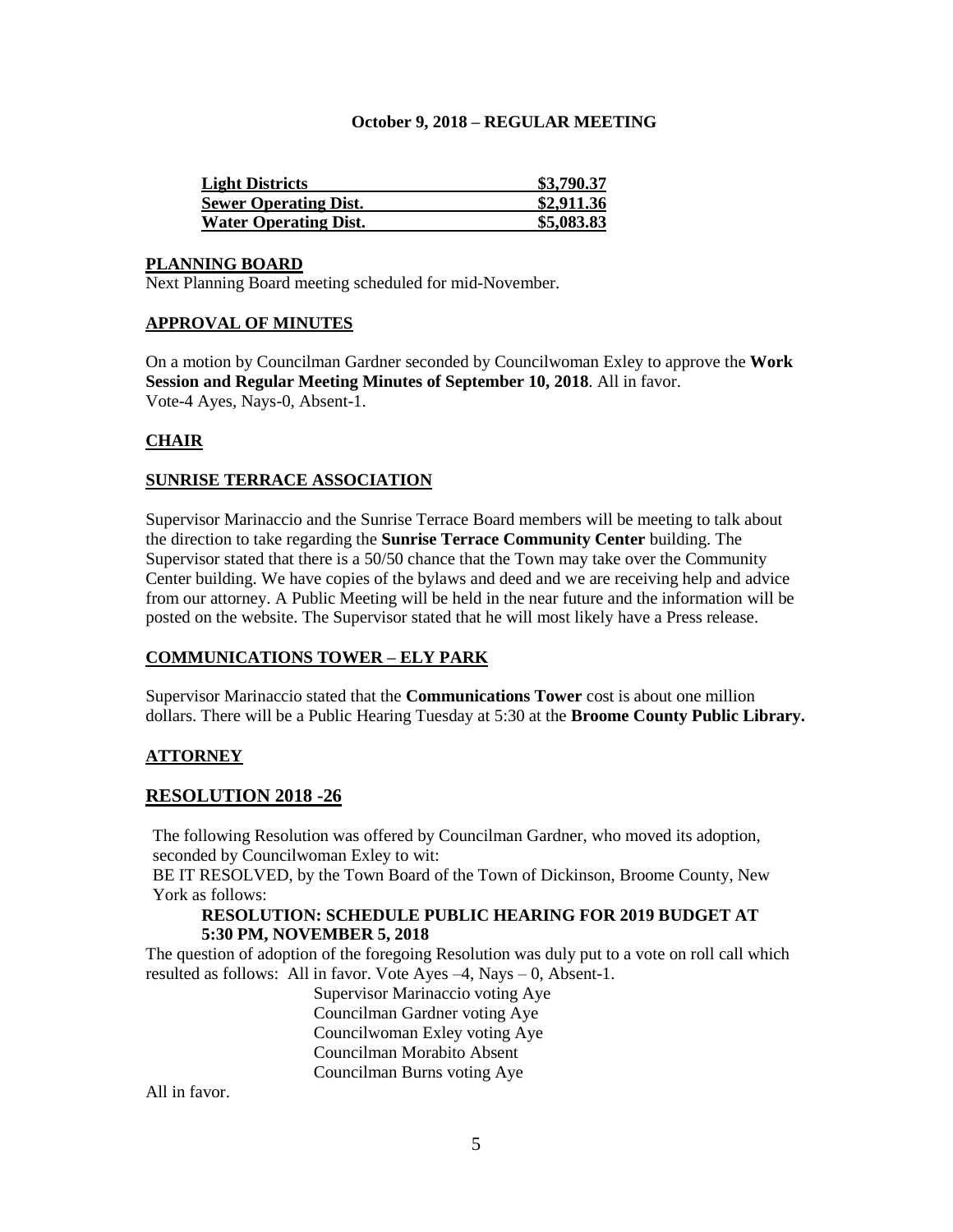### **RESOLUTION TERRACE DRIVE SEWER AGREEMENT**

### **RESOLUTION 2018-27**

The following Resolution was offered by Councilwoman Exley, who moved its adoption, seconded by Councilman Gardner to wit:

BE IT RESOLVED, by the Town Board of the Town of Dickinson, Broome County, New York as follows:

### **RESOLUTION: APPROVING TERRACE DRIVE SEWER AGREEMENT AND AUTHORIZING PUBLIC WORKS COMMISSIONER KIE TO SIGN.**

The question of adoption of the foregoing Resolution was duly put to a vote on roll call which resulted as follows: All in favor. Vote Ayes –4, Nays – 0, Absent-1.

> Supervisor Marinaccio voting Aye Councilman Gardner voting Aye Councilwoman Exley voting Aye Councilman Morabito Absent Councilman Burns voting Aye

All in favor. Town Clerk will keep the original and send a copy to Anita O'Donovich and a copy to Rosemary Pope.

### **PROSPECT TERRACE FIRE PROTECTION CONTRACT**

#### **RESOLUTION 2018-28**

The following Resolution was offered by Councilman Gardner, who moved its adoption, seconded by Councilwoman Exley to wit:

BE IT RESOLVED, by the Town Board of the Town of Dickinson, Broome County, New York as follows:

### **RESOLUTION: ADOPTING FIRE PROTECTION CONTRACT EFFECTIVE JANUARY 1, 2019 – DECEMBER 31, 2023 WITH PROSPRCT TERRACE FIRE COMPANY.**

The question of adoption of the foregoing Resolution was duly put to a vote on roll call which resulted as follows: All in favor. Vote Ayes –4, Nays – 0, Absent-1.

> Supervisor Marinaccio voting Aye Councilman Gardner voting Aye Councilwoman Exley voting Aye Councilman Morabito Absent Councilman Burns voting Aye

All in favor.

Supervisor to sign and a copy to Prospect terrace Fire Company.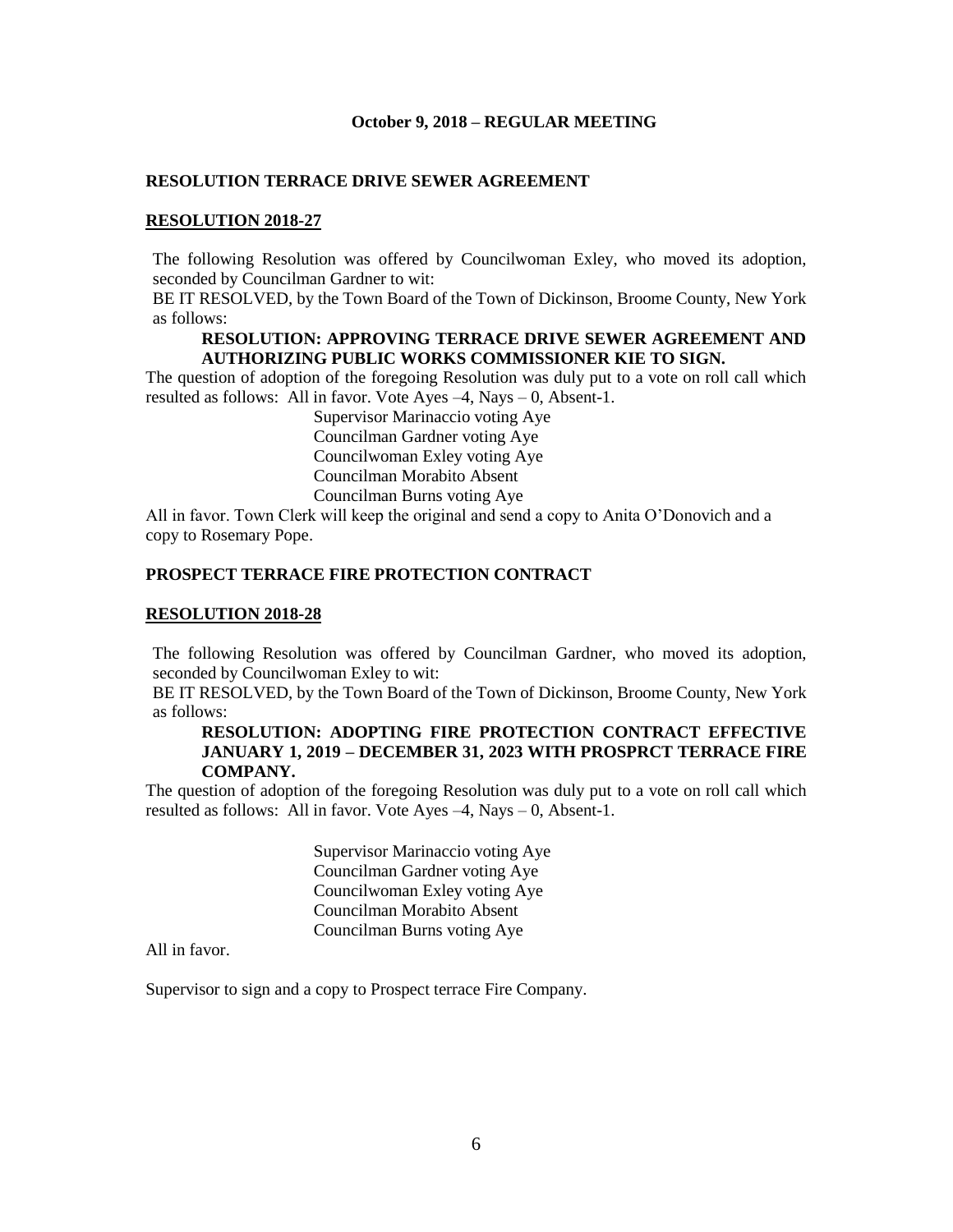### **RESOLUTION ADOPTING THE JCAP GRANT APPLICATION**

#### **RESOLUTION 2018-29**

The following Resolution was offered by Councilwoman Exley, who moved its adoption, seconded by Councilman Burns to wit:

BE IT RESOLVED, by the Town Board of the Town of Dickinson, Broome County, New York as follows:

### **RESOLUTION: THE TOWN OF DICKINSON AUTHORIZES THE DICKINSON TOWN COURT TO APPLY FOR A JUSTICE COURT ASSISTANCE PROGRAM (JCAP) GRANT IN THE 2018-2019 GRANT CYCLE.**

The question of adoption of the foregoing Resolution was duly put to a vote on roll call which resulted as follows: All in favor. Vote Ayes –4, Nays – 0, Absent-1.

> Supervisor Marinaccio voting Aye Councilman Gardner voting Aye Councilwoman Exley voting Aye Councilman Morabito Absent Councilman Burns voting Aye

All in favor.

### **TEMPORARY SIGN CODE**

#### **RESOLUTION 2018-30**

The following Resolution was offered by Councilman Gardner, who moved its adoption, seconded by Councilwoman Exley to wit:

BE IT RESOLVED, by the Town Board of the Town of Dickinson, Broome County, New York as follows:

## **RESOLUTION: SCHEDULE PUBLIC HEARING FOR TEMPORARY SIGN CODE AT 5:45 PM, NOVEMBER 5, 2018.**

The question of adoption of the foregoing Resolution was duly put to a vote on roll call which resulted as follows: All in favor. Vote Ayes  $-4$ , Nays  $-0$ , Absent-1.

> Supervisor Marinaccio voting Aye Councilman Gardner voting Aye Councilwoman Exley voting Aye Councilman Morabito Absent Councilman Burns voting Aye

All in favor.

Code Enforcement Officer Rafferty to submit 239 review to Broome County before the scheduled Public Hearing.